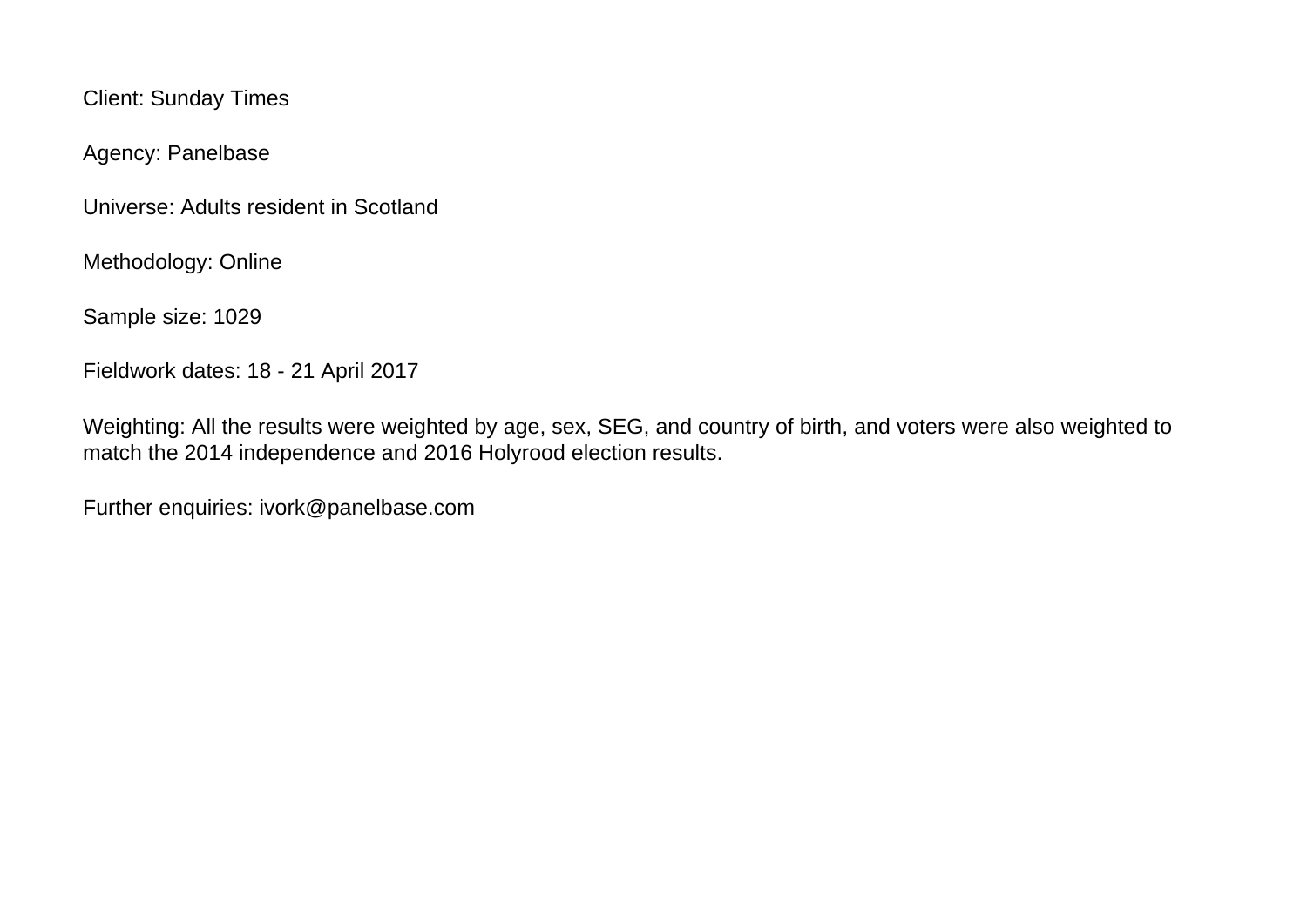| Base: 1,029                        |                                   | Total          | Gender x Age    |                          |                       |                   |                        |                 |              | <b>SEG</b>        |                    | Country of birth |            |                | 2014 Independence<br>referendum |                 | 2016 EU Referendum         |                           |                            |
|------------------------------------|-----------------------------------|----------------|-----------------|--------------------------|-----------------------|-------------------|------------------------|-----------------|--------------|-------------------|--------------------|------------------|------------|----------------|---------------------------------|-----------------|----------------------------|---------------------------|----------------------------|
|                                    |                                   |                | Male x<br>16-34 | Male x<br>35-54          | Male x<br>$55+$       | Female<br>x 16-34 | Female<br>x 35-54      | Female<br>x 55+ | ABC1         | C <sub>2</sub> DE | Scotland           | England          | Other      | I voted<br>Yes | I voted<br><b>No</b>            | did not<br>vote | The UK<br>should<br>remain | The UK<br>should<br>leave | Did not<br>vote            |
| Total                              |                                   | 1008<br>(1029) | 152<br>(87)     | 169<br>(165)             | 172<br>(197)          | 154<br>(190)      | 178<br>(183)           | 203<br>(207)    | 469<br>(615) | 560<br>(414)      | 854<br>(807)       | 93<br>(152)      | 82<br>(70) | 436<br>(454)   | 540<br>(522)                    | 53<br>(53)      | 591<br>(603)               | 364<br>(354)              | 74<br>(72)                 |
|                                    |                                   |                |                 |                          |                       |                   |                        |                 |              |                   |                    |                  |            |                |                                 |                 |                            |                           |                            |
| Who do you currently intend to     | <b>Base: Likely voters</b>        | 898            | 135             | 154                      | 162                   | 107               | 154                    | 185             | 424          | 474               | 755                | 79               | 64         | 393            | 481                             | 24              | 547                        | 323                       | 28                         |
| vote for? (Likely voters)          |                                   | (902)          | (77)            | (152)                    | (187)                 | (135)             | (159)                  | (192)           | (554)        | (348)             | (714)              | (134)            | (54)       | (409)          | (468)                           | (25)            | (555)                      | (318)                     | (29)                       |
|                                    | Conservative                      | 262            | 22              | 45                       | 57                    | 15                | 42                     | 81              | 142          | 121               | 210                | 33               | 19         | 24             | 230                             |                 | 105                        | 151                       | 6                          |
|                                    |                                   | 29%            | 16%             | 29%                      | 35%                   | 14%               | 27%                    | 44%             | 33%          | 25%               | 28%                | 41%              | 30%        | 6%             | 48%                             | 38%             | 19%                        | 47%                       | 22%                        |
|                                    | Labour                            | 106            | 13              | 20                       | 26                    | 17                | 15                     | 17              | 47           | 60                | 96                 |                  |            | 29             | 74                              |                 | 75                         | 27                        |                            |
|                                    |                                   | 12%            | 9%              | 13%                      | 16%                   | 16%               | 9%                     | 9%              | 11%          | 13%               | 13%                | 11%              | 2%         | 7%             | 15%                             | 14%             | 14%                        | 8%                        | 16%                        |
|                                    | Liberal Democrat                  | 38             |                 | 5                        | 16                    |                   | $\overline{4}$         |                 | 25           | 13                | 34                 |                  |            |                | 34                              |                 | 28                         | 10                        |                            |
|                                    |                                   | 4%             | 1%              | 3%                       | 10%                   | 4%                | 3%                     | 4%              | 6%           | 3%                | 4%                 | 6%               |            | 1%             | 7%                              |                 | 5%                         | 3%                        | 3%                         |
|                                    | SNP                               | 355            | 70              | 67<br>44%                | 53                    | 58                | 66<br>43%              | 40              | 147<br>35%   | 207               | 309                | 21               | 25<br>39%  | 288            | 57                              |                 | 264                        | 79                        | 12                         |
|                                    | <b>UKIP</b>                       | 39%<br>12      | 52%             | $\Delta$                 | 33%<br>$\overline{2}$ | 54%               | $\Omega$               | 22%             |              | 44%<br>11         | 41%                | 26%              |            | 73%            | 12%<br>$5\frac{1}{2}$           | 38%             | 48%<br>$\Omega$            | 25%<br>12                 | 41%<br>$\mathbf 0$         |
|                                    |                                   | 1%             | 2%              | 2%                       | 1%                    | 2%                | 1%                     | 1%              | 1%           | 2%                | 1%                 | 3%               | 3%         | 2%             | 1%                              | 2%              | $\mathbf{0}$               | 4%                        | $\mathbf 0$                |
|                                    | Green                             | 17             | £               | $\overline{\phantom{0}}$ | $\overline{2}$        | <b>r</b>          |                        |                 | 12           |                   | 14                 |                  |            |                | 10                              |                 | 14                         | $\overline{2}$            | $\Omega$                   |
|                                    |                                   | 2%             | 6%              | 1%                       | 1%                    | < 1%              | 1%                     | 2%              | 3%           | 1%                | 2%                 | 2%               | 2%         | 2%             | 2%                              | 1%              | 3%                         | 1%                        | 1%                         |
|                                    | Other                             |                |                 | $\Omega$                 |                       |                   | $\Omega$               |                 |              |                   | $\epsilon$         | $\sqrt{ }$       |            |                | 5                               |                 |                            |                           |                            |
|                                    |                                   | 1%             | 3%              | $\overline{\mathbf{0}}$  | $1\%$                 | $\epsilon$        | $\mathbf{0}$           |                 | 1%           | 1%                | 1%                 | $\mathbf{0}$     |            | 1%             | 1%                              |                 | 1%                         | 1%                        | 4%                         |
|                                    | Don't Know/ Not sure              | 97             | 15              | 12                       |                       | 10                | 24                     | 31              | 46           | 51                | 75                 |                  | 12         | 31             | 64                              |                 | 57                         | 39                        |                            |
|                                    |                                   | 11%            | 11%             | 7%                       | 3%                    | 10%               | 16%                    | 17%             | 11%          | 11%               | 10%                | 12%              | 19%        | 8%             | 13%                             | 4%              | 10%                        | 12%                       | 2%                         |
|                                    | Prefer not to say                 |                |                 | $\overline{0}$           | $\mathbf{0}$          |                   | -3                     |                 |              |                   |                    |                  |            |                |                                 |                 |                            |                           | 3                          |
|                                    |                                   | < 1%           | $\mathbf{0}$    | $\mathbf{0}$             | $\mathbf{0}$          | 1%                | 2%                     | < 1%            | 1%           | 1%                | 1%                 | $\mathbf{0}$     | 4%         | < 1%           | 1%                              | 3%              | 1%                         | 1%                        | 10%                        |
|                                    |                                   |                |                 |                          |                       |                   |                        |                 |              |                   |                    |                  |            |                |                                 |                 |                            |                           |                            |
| Who do you currently intend to     | Base: Likely voters, excluding DK | 797            | 120             | 143                      | 158                   | 96                | 128                    | 153             | 377          | 420               | 678                | 70               | 49         | 359            | 415                             | 23              | 489                        | 284                       | 24                         |
| vote for? (Likely voters, excl DK) |                                   | (798)          | (69)            | (142)                    | (179)                 | (119)             | (129)                  | (160)           | (491)        | (307)             | (642)              | (117)            | (39)       | (374)          | (402)                           | (22)            | (494)                      | (279)                     | (25)                       |
|                                    | Conservative                      | 262            | 22              | 45                       | 57                    | 15                | 42                     | 81              | 142          | 121               | 210                | 33               | 19         | 24             | 230                             |                 | 105                        | 151                       | 6                          |
|                                    |                                   | 33%            | 18%             | 32%                      | 36%                   | 16%               | 33%                    | 53%             | 38%          | 29%               | 31%                | 47%              | 40%        | 7%             | 55%                             | 41%             | 21%                        | 53%                       | 25%                        |
|                                    | Labour                            | 106            | 13              | 20                       | 26                    | 17                | 15                     | 17              | 47           | 60                | 96                 |                  |            | 29             | 74                              |                 | 75                         | 27                        |                            |
|                                    |                                   | 13%            | 10%             | 14%                      | 17%                   | 17%               | 11%                    | 11%             | 12%          | 14%               | 14%                | 12%              | 3%         | 8%             | 18%                             | 15%             | 15%                        | 10%                       | 18%                        |
|                                    | Liberal Democrat                  | 38             |                 | 5                        | 16                    |                   | $\boldsymbol{\Lambda}$ |                 | 25           | 13                | 34                 |                  |            |                | 34                              |                 | 28                         | 10                        |                            |
|                                    |                                   | 5%             | 1%              | 3%                       | 10%                   | 4%                | 3%                     | 5%              | 7%           | 3%                | 5%                 | 6%               |            | 1%             | 8%                              |                 | 6%                         | 3%                        | 4%                         |
|                                    | <b>SNP</b>                        | 355            | 70              | 67                       | 53                    | 58                | 66                     | 40              | 147          | 207               | 309                | 21               | 25         | 288            | 57                              |                 | 264                        | 79                        | 12                         |
|                                    |                                   | 44%            | 58%             | 47%                      | 34%                   | 60%               | 52%                    | 26%             | 39%          | 49%               | 46%                | 30%              | 51%        | 80%            | 14%                             | 41%             | 54%                        | 28%                       | 48%                        |
|                                    | <b>UKIP</b>                       | 12<br>2%       |                 | 3%                       | $\overline{2}$<br>1%  |                   | $\Omega$<br>1%         | 1%              | 1%           | 11<br>3%          | $\mathbf{8}$<br>1% | $\tilde{z}$      |            | 2%             | 5<br>1%                         |                 | $\Omega$<br>$\mathbf{0}$   | 12<br>4%                  | $\mathbf 0$<br>$\mathbf 0$ |
|                                    | Green                             | 17             | 2%<br>£         | $\mathcal{P}$            |                       | 2%                |                        |                 | 12           |                   | 14                 | 3%               | 4%         |                | 10                              | 2%              | 14                         | $\mathcal{P}$             | $\Omega$                   |
|                                    |                                   | 2%             | 6%              | 1%                       | 1%                    | < 1%              | 1%                     | 3%              | 3%           | 1%                | 2%                 | 2%               | 2%         | 2%             | 2%                              | 2%              | 3%                         | 1%                        | 1%                         |
|                                    | Other                             |                |                 | $\Omega$                 | $\overline{2}$        |                   | $\Omega$               |                 |              |                   |                    |                  |            |                | $\sqrt{5}$                      |                 |                            |                           |                            |
|                                    |                                   | 1%             | 4%              | $\mathbf{0}$             | 1%                    | $\epsilon$        | $\Omega$               |                 | 1%           | 1%                | 1%                 | $\mathbf{0}$     |            | 1%             | 1%                              |                 | 1%                         | 1%                        | 5%                         |
|                                    |                                   |                |                 |                          |                       |                   |                        |                 |              |                   |                    |                  |            |                |                                 |                 |                            |                           |                            |
| And how would you vote in          | <b>Base: Likely voters</b>        | 939            | 144             | 159                      | 162                   | 124               | 163                    | 187             | 444          | 495               | 777                | 86               | 75         | 408            | 504                             | 27              | 563                        | 331                       | 45                         |
| response to the question:          |                                   | (943)          | (83)            | (157)                    | (187)                 | (155)             | (168)                  | (193)           | (578)        | (365)             | (735)              | (143)            | (65)       | (426)          | (490)                           | (27)            | (575)                      | (325)                     | (43)                       |
| Should Scotland be an              | Yes                               | 402            | 95              | 74                       | 54                    | 70                | 68                     | 41              | 160          | 242               | 340                | 24               | 38         | 345            | 44                              | 13              | 281                        | 95                        | 27                         |
| independent country? (Likely       |                                   | 43%            | 66%             | 46%                      | 33%                   | 57%               | 42%                    | 22%             | 36%          | 49%               | 44%                | 28%              | 51%        | 85%            | 9%                              | 48%             | 50%                        | 29%                       | 60%                        |
| voters)                            | <b>No</b>                         | 487            | 40              | 76                       | 103                   | 40                | 89                     | 13 <sub>S</sub> | 258          | 228               | 396                | 59               | 31         | 42             | 431                             | 14              | 250                        | 222                       | 14                         |
|                                    |                                   | 52%            | 28%             | 48%                      | 63%                   | 32%               | 55%                    | 74%             | 58%          | 46%               | 51%                | 68%              | 42%        | 10%            | 86%                             | 51%             | 44%                        | 67%                       | 32%                        |
|                                    | Don't know                        | 50             |                 | 9                        | 5                     | 13                | 6                      |                 | 25           | 25                | 41                 |                  |            | 21             | 29                              |                 | 32                         | 14                        | $\overline{4}$             |
|                                    |                                   | 5%             | 6%              | 6%                       | 3%                    | 11%               | 4%                     | 4%              | 6%           | 5%                | 5%                 | 4%               | 8%         | 5%             | 6%                              | 1%              | 6%                         | 4%                        | 8%                         |
|                                    |                                   |                |                 |                          |                       |                   |                        |                 |              |                   |                    |                  |            |                |                                 |                 |                            |                           |                            |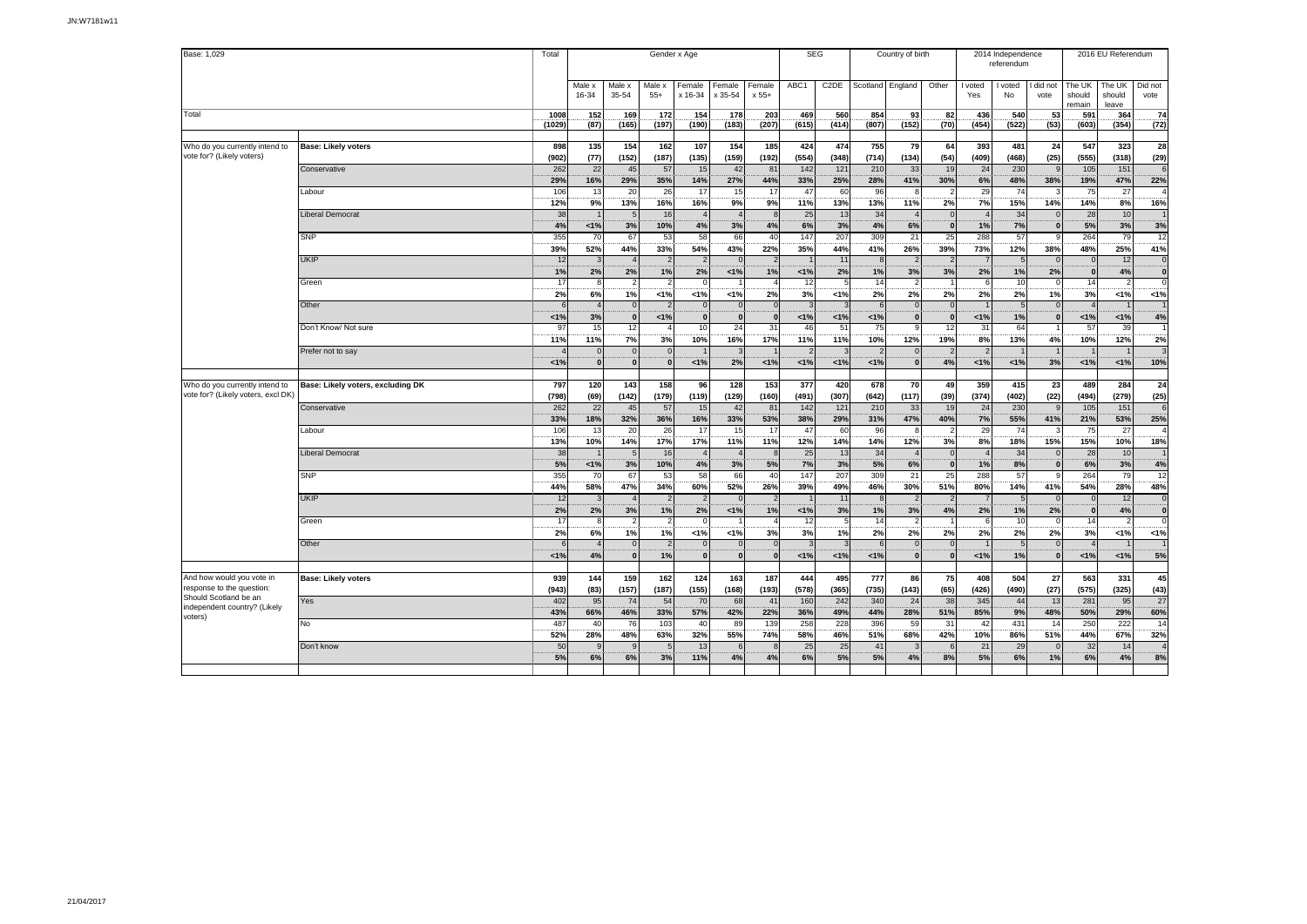| Base: 1,029                                                          |                                   | 2015 UK Parliamentary Election<br>Total |                  |                           |                    |                |                      |                          |                              |                          |                 |                          |              |                  | 2016 Scottish Parliamentary Consituency Vote |                    |                 |                          |                |                          |                     |                                  |  |  |
|----------------------------------------------------------------------|-----------------------------------|-----------------------------------------|------------------|---------------------------|--------------------|----------------|----------------------|--------------------------|------------------------------|--------------------------|-----------------|--------------------------|--------------|------------------|----------------------------------------------|--------------------|-----------------|--------------------------|----------------|--------------------------|---------------------|----------------------------------|--|--|
|                                                                      |                                   |                                         |                  |                           |                    |                |                      |                          |                              |                          |                 |                          |              |                  |                                              |                    |                 |                          |                |                          |                     |                                  |  |  |
|                                                                      |                                   |                                         |                  |                           |                    | SNP            |                      |                          |                              |                          |                 |                          |              |                  |                                              |                    |                 |                          |                |                          |                     |                                  |  |  |
|                                                                      |                                   |                                         | Conserv<br>ative | Labour                    | Liberal<br>Democra |                | UKIP                 | Green<br>Party           | Plaid<br>Cymru               | Other                    | Did not<br>vote | Can't<br>rememb          | I was<br>not | Conserv<br>ative | Labour                                       | Liberal<br>Democra | SNP             | Greens                   | Other          | Did not<br>vote          | Can't<br>ememb      | Not<br>eligible                  |  |  |
|                                                                      |                                   |                                         |                  |                           |                    |                |                      |                          |                              |                          |                 | er                       | eligible     |                  |                                              |                    |                 |                          |                |                          | er                  | to vote                          |  |  |
| Total                                                                |                                   | 1008                                    | 179              | 195                       | 47                 | 435            | 24                   | 19                       | $\Omega$                     | 5                        | 75              | 33                       | 17           | 188              | 193                                          | 67                 | 398             | $\Omega$                 | $\mathbf{q}$   | 95                       | 67                  | 12                               |  |  |
|                                                                      |                                   | (1029                                   | (181)            | (207)                     | (47)               | (424)          | (23)                 | (29)                     | (0)                          | (5)                      | (69)            | (30)                     | (14)         | (181)            | (221)                                        | (60)               | (362)           | (0)                      | (31)           | (96)                     | (64)                | (14)                             |  |  |
|                                                                      |                                   |                                         |                  |                           |                    |                |                      |                          |                              |                          |                 |                          |              |                  |                                              |                    |                 |                          |                |                          |                     |                                  |  |  |
| Who do you currently intend to<br>vote for? (Likely voters)          | <b>Base: Likely voters</b>        | 898                                     | 176              | 176                       | 45                 | 405            | 23                   | 17                       | $\mathbf{0}$                 | $\overline{4}$           | 26              | 17                       |              | 184              | 182                                          | 61                 | 370             | $\mathbf{0}$             |                | 35 <sup>1</sup>          | 49                  | $\mathbf{a}$                     |  |  |
|                                                                      |                                   | (902)                                   | (177)            | (189)                     | (45)               | (392)          | (22)<br>9            | (26)                     | (0)                          | (4)                      | (22)            | (18)                     | (7)          | (176)            | (209)<br>44                                  | (55)               | (337)           | (0)                      | (28)           | (38)                     | (48)                | (11)<br>$\Omega$                 |  |  |
|                                                                      | Conservative                      | 262                                     | 157              | 42                        | 14<br>32%          | 24             | 42%                  | 4%                       | $\mathbf{0}$                 | 21%                      |                 |                          |              | 155              |                                              | 15                 | 25              | $\Omega$                 |                | 23%                      | 13                  |                                  |  |  |
|                                                                      |                                   | 29%                                     | 89%              | 24%                       | $\overline{2}$     | 6%             |                      |                          | $\mathbf{0}$                 | $\Omega$                 | 27%             | 24%                      | 30%          | 84%              | 24%                                          | 25%                | 7%              | $\mathbf{0}$<br>$\Omega$ | 18%            |                          | 27%<br>6            | 4%                               |  |  |
|                                                                      | Labour                            | 106                                     |                  | 80                        |                    | 18             | $\overline{2}$       | $\Omega$                 | $\Omega$                     |                          |                 |                          |              |                  | 75                                           |                    | 11              |                          |                |                          |                     | $\circ$                          |  |  |
|                                                                      |                                   | 12%                                     | 1%               | 46%                       | 4%                 | 4%             | 7%                   | $\mathbf{0}$             | $\mathbf{0}$                 | $\mathbf{0}$             | 3%              | 6%                       | 8%           | 4%               | 41%                                          | 5%                 | 3%              | $\mathbf{0}$             | 7%             | 10%                      | 12%                 | $\mathbf 0$                      |  |  |
|                                                                      | Liberal Democrat                  | 38                                      |                  |                           | 21                 |                | $\Omega$             | $\Omega$                 | $\mathbf 0$                  | $\Omega$                 |                 |                          |              |                  | 10                                           | 22                 | $\mathbf{3}$    | $\Omega$                 | $\Omega$       | $\Omega$                 |                     |                                  |  |  |
|                                                                      |                                   | 4%<br>355                               | 3%               | 4%                        | 47%                | 1%<br>317      | $\mathbf{0}$         | $\mathbf{0}$             | $\mathbf{0}$                 | $\mathbf{0}$             |                 | 6%                       |              | 1%               | 6%                                           | 36%                | 1%<br>285       | $\bf{0}$                 | $\mathbf{0}$   | $\mathbf{0}$             | 2%                  | 11%                              |  |  |
|                                                                      | SNP                               |                                         |                  | 13                        |                    |                |                      |                          | $\mathbf 0$                  | $\Omega$                 |                 | $\overline{2}$           |              |                  | 29                                           |                    |                 | $\Omega$                 |                | 13                       | 6                   |                                  |  |  |
|                                                                      |                                   | 39%                                     | 1%               | 8%                        | 17%                | 78%            | 6%                   | 6%                       | $\mathbf{0}$                 | $\mathbf{0}$             | 26%             | 9%                       | 48%          | 5%               | 16%                                          | 11%                | 77%             | $\mathbf 0$              | 19%            | 38%                      | 13%                 | 44%                              |  |  |
|                                                                      | <b>UKIP</b>                       | 12                                      |                  | $\circ$<br>$\overline{0}$ | $\mathbf{0}$       |                | $\mathbf{R}$         | $\Omega$<br>$\mathbf{0}$ | $\Omega$<br>$\Omega$         | $\Omega$<br>$\Omega$     |                 | $\Omega$<br>$\Omega$     |              |                  |                                              | $\Omega$           | $6\overline{6}$ | $\Omega$<br>$\Omega$     |                | ol                       |                     |                                  |  |  |
|                                                                      |                                   | 1%                                      |                  |                           |                    | 1%             | 37%                  |                          |                              |                          |                 |                          |              | 2%               | 1%                                           |                    | 2%              |                          | 3%             |                          | 2%                  | 4%                               |  |  |
|                                                                      | Green                             | 17                                      |                  | 0                         | $\Omega$           |                | $^{\circ}$           | 10                       | $\circ$                      | $\Omega$                 | O               | $\mathbf 0$              |              |                  | 2                                            | $\Omega$           | 9               | $\Omega$                 |                | 2                        | $\Omega$            | $\Omega$                         |  |  |
|                                                                      |                                   | 2%                                      | $\mathbf{0}$     | $\overline{0}$            | $\mathbf{0}$       | 2%             | 0                    | 58%                      | $\overline{0}$               | $\mathbf{0}$             | $\Omega$        | 0                        |              | 1%               | 1%                                           | $\mathbf{0}$       | 2%              | $\Omega$                 | 14%            | 7%                       | 0                   | 4%                               |  |  |
|                                                                      | Other                             |                                         |                  |                           | $\Omega$           |                | $\Omega$             | 2                        | $\Omega$                     | $\Omega$                 |                 | $\Omega$                 |              |                  |                                              | $\mathfrak{p}$     | $\Omega$        | $\Omega$                 |                | $\mathbf{R}$             | $\Omega$            | $\Omega$                         |  |  |
|                                                                      |                                   | 1%                                      | $\mathbf{0}$     | 1%                        | $\mathbf{0}$       | $\mathbf{0}$   | $\mathbf{0}$         | 9%                       | 0                            | $\bf{0}$                 | 12%             | $\mathbf{0}$             | $\mathbf{0}$ | $\mathbf{0}$     | 1%                                           | 4%                 | $\mathbf{0}$    | $\mathbf{0}$             | $\bf{0}$       | 9%                       | $\mathbf{0}$        | $\mathbf{0}$                     |  |  |
|                                                                      | Don't Know/ Not sure              | 97                                      |                  | 32                        | $\Omega$           | 30             | $\overline{2}$       |                          | $\Omega$                     | з                        |                 | 9                        |              |                  | 19                                           | 12                 | 32              | $\epsilon$               |                |                          | 20                  |                                  |  |  |
|                                                                      |                                   | 11%                                     | 5%               | 18%                       | 0                  | 8%             | 8%                   | 23%                      | 0                            | 67%                      | 29%             | 55%                      |              | 3%               | 10%                                          | 19%                | 9%              | $\mathbf 0$              | 33%            | 14%                      | 41%                 | 9%                               |  |  |
|                                                                      | Prefer not to say                 |                                         |                  | $\Omega$                  | $\Omega$           |                | $\overline{0}$       | $\Omega$                 | $\circ$                      |                          |                 | $\Omega$                 |              | $\Omega$         | $\Omega$                                     | $\Omega$           | $\Omega$        | $\Omega$                 |                | $\Omega$                 | $\mathcal{P}$       |                                  |  |  |
|                                                                      |                                   | 1%                                      | 1%               | $\overline{\mathbf{0}}$   | $\mathbf{0}$       | 1%             | 0                    | $\mathbf{0}$             | 0                            | 13%                      | 3%              | 0                        | 14%          | $\mathbf{0}$     | $\mathbf{0}$                                 | $\mathbf{0}$       | $\mathbf{0}$    | $\Omega$                 | 7%             | $\mathbf{0}$             | 4%                  | 23%                              |  |  |
|                                                                      |                                   |                                         |                  |                           |                    |                |                      |                          | $\Omega$                     | $\overline{\mathbf{1}}$  |                 | $\overline{7}$           |              |                  |                                              |                    |                 | $\Omega$                 |                |                          |                     | 6                                |  |  |
| Who do you currently intend to<br>vote for? (Likely voters, excl DK) | Base: Likely voters, excluding DK | 797                                     | 167              | 145                       | 45                 | 373            | 21                   | 13                       |                              |                          | 18              |                          |              | 178              | 163                                          | 49                 | 338             |                          | 5              | 30                       | 27                  |                                  |  |  |
|                                                                      |                                   | (798)                                   | (167)            | (157)                     | (45)               | (362)          | (20)                 | (17)                     | (0)                          | (1)                      | (15)            | (8)                      | (6)          | (170)            | (186)                                        | (46)               | (310)           | (0)                      | (17)           | (33)                     | (28)                | (8)                              |  |  |
|                                                                      | Conservative                      | 262                                     | 157              | 42                        | 14                 | 24             | $\mathbf{q}$         |                          | $\Omega$                     |                          |                 |                          |              | 155              | 44                                           | 15                 | 25              | $\Omega$                 |                |                          | 13                  | $\Omega$                         |  |  |
|                                                                      |                                   | 33%<br>106                              | 94%              | 29%                       | 32%                | 6%             | 46%                  | 5%                       | $\mathbf{0}$                 | 100%                     | 40%             | 53%                      | 35%          | 87%              | 27%                                          | 31%                | 7%              | $\mathbf{0}$             | 29%            | 26%                      | 48%                 | 7%                               |  |  |
|                                                                      | Labour                            |                                         |                  | 80                        | $\overline{2}$     | 18             | $\overline{2}$       | $\Omega$                 | $\mathbf 0$                  | $\Omega$                 |                 |                          |              |                  | 75                                           | 3                  | 11              | $\Omega$                 |                |                          | 6                   | $\overline{0}$<br>$\overline{0}$ |  |  |
|                                                                      |                                   | 13%                                     | 1%               | 55%                       | 4%                 | 5%             | 8%                   | $\mathbf{0}$             | $\mathbf{0}$<br>$\Omega$     | $\mathbf{0}$             | 4%              | 14%                      | 10%          | 4%               | 46%                                          | 6%                 | 3%              | $\mathbf{0}$             | 12%            | 11%                      | 22%                 |                                  |  |  |
|                                                                      | Liberal Democrat                  | 38                                      |                  |                           | 21                 |                | $\overline{0}$       | $\Omega$<br>$\mathbf{0}$ | $\mathbf{0}$                 | $\Omega$<br>$\Omega$     |                 |                          |              |                  | 10                                           | 22                 | $\vert$ 3       | $\Omega$<br>$\mathbf{0}$ | $\Omega$       | $\Omega$<br>$\mathbf{0}$ |                     |                                  |  |  |
|                                                                      |                                   | 5%                                      | 4%               | 5%                        | <b>47%</b>         | 1%             | $\mathbf{0}$         |                          | $\Omega$                     | $\Omega$                 |                 | 12%                      |              | 1%               | 6%                                           | 44%                | 1%              | c                        |                |                          | 3%<br>Б             | 16%                              |  |  |
|                                                                      | SNP                               | 355<br>44%                              |                  | 13                        | Я                  | 317            |                      |                          | $\mathbf{0}$                 |                          |                 |                          |              |                  | 29                                           |                    | 285             | $\Omega$                 |                | 13                       |                     |                                  |  |  |
|                                                                      | <b>UKIP</b>                       | 12                                      | 1%               | 9%<br>$\Omega$            | 17%                | 85%            | 6%<br>$\mathbf{R}$   | 7%<br>$\Omega$           | $\Omega$                     | $\mathbf{0}$<br>$\Omega$ | 38%             | 20%                      | 55%          | 5%               | 18%                                          | 14%                | 84%             | $\Omega$                 | 32%            | 44%                      | 23%                 | 65%                              |  |  |
|                                                                      |                                   | 2%                                      |                  | 0                         | $\mathbf{0}$       |                |                      | $\mathbf{0}$             | $\mathbf{0}$                 | $\mathbf{0}$             | $\Omega$        |                          |              |                  |                                              | $\bf{0}$           |                 | $\mathbf{0}$             |                |                          |                     | 7%                               |  |  |
|                                                                      |                                   | 17                                      |                  | $\mathbf 0$               |                    | 1%             | 40%<br>$\Omega$      | 10 <sup>1</sup>          | $\mathbf 0$                  | $\Omega$                 |                 | $\mathbf{0}$<br>$\Omega$ |              | 2%               | 1%<br>$\overline{2}$                         |                    | 2%<br>9         |                          | 5%             | 0                        | 4%                  |                                  |  |  |
|                                                                      | Green                             | 2%                                      |                  | $\mathbf 0$               | $\mathbf{0}$       | 2%             |                      | 75%                      | $\mathbf{0}$                 | $\mathbf{0}$             |                 |                          |              | 1%               | 1%                                           | $\bf{0}$           | 3%              |                          | 22%            | 8%                       |                     | 6%                               |  |  |
|                                                                      | Other                             |                                         |                  | $\overline{1}$            | $\Omega$           | $\overline{0}$ | 0 <br>$\overline{0}$ | $\overline{2}$           | ol                           | $\overline{0}$           | $\mathcal{R}$   | $\mathbf 0$<br>$\Omega$  |              |                  | $\overline{1}$                               | $\overline{2}$     | $\overline{0}$  | C<br>$\overline{0}$      | $\overline{0}$ | $\mathbf{3}$             | 0<br>$\overline{0}$ | $\overline{0}$                   |  |  |
|                                                                      |                                   | 1%                                      | $\mathbf{0}$     | 1%                        | $\mathbf{0}$       | $\mathbf{0}$   |                      | 12%                      | $\mathbf{0}$                 | $\mathbf{0}$             |                 |                          | $\sqrt{ }$   | $\mathbf{0}$     | 1%                                           |                    | $\mathbf{0}$    | $\mathbf{0}$             | $\mathbf{0}$   | 11%                      | $\bf{0}$            | $\mathbf{0}$                     |  |  |
|                                                                      |                                   |                                         |                  |                           |                    |                | 0                    |                          |                              |                          | 18%             | 0                        |              |                  |                                              | 4%                 |                 |                          |                |                          |                     |                                  |  |  |
|                                                                      | <b>Base: Likely voters</b>        | 939                                     | 176              | 183                       | 46                 | 412            | 24                   | 16                       | $\Omega$                     | $\boldsymbol{\Delta}$    | 40              |                          | 15           | 185              | 184                                          | 62                 | 380             | $\Omega$                 | $\mathbf{q}$   | 53                       | 58                  | 8                                |  |  |
| And how would you vote in<br>response to the question:               |                                   |                                         |                  |                           |                    |                |                      |                          |                              |                          |                 | 23                       |              |                  |                                              |                    |                 |                          |                |                          |                     |                                  |  |  |
| Should Scotland be an                                                |                                   | (943)                                   | (178)            | (195)<br>34               | (46)<br>10         | (402)          | (23)                 | (25)                     | (0)<br>$\mathbf{0}$          | (4)<br>÷                 | (35)<br>13      | (22)<br>$\overline{2}$   | (13)<br>10   | (177)            | (211)<br>46                                  | (56)               | (348)<br>291    | (0)<br>$\Omega$          | (30)           | (55)<br>24               | (55)                | (11)                             |  |  |
| independent country? (Likely                                         | Yes                               | 402                                     |                  |                           |                    | 316            |                      |                          |                              |                          |                 |                          |              | 14               |                                              | 13                 |                 |                          |                |                          |                     |                                  |  |  |
| voters)                                                              |                                   | 43%<br>487                              | 3%               | 19%                       | 22%<br>32          | 77%<br>76      | 14%<br>20            | 42%                      | $\mathbf{0}$                 | 60%                      | 32%<br>23       | 8%<br>20                 | 63%          | 8%               | 25%<br>125                                   | 21%<br>43          | 76%<br>67       | $\mathbf{0}$             | 39%            | 45%                      | 9%                  | 67%                              |  |  |
|                                                                      | No                                |                                         | 170              | 132                       |                    |                |                      | 9                        | $\Omega$                     | $\overline{2}$           |                 |                          |              | 169              |                                              |                    |                 | C                        |                | 24                       | 52                  |                                  |  |  |
|                                                                      |                                   | 52%<br>50                               | 96%              | 72%<br>17                 | 70%                | 18%<br>2C      | 86%<br>$\Omega$      | 53%                      | $\mathbf{0}$                 | 40%                      | 57%             | 85%                      | 24%          | 91%              | 68%                                          | 69%                | 18%             | n                        | 52%            | 45%                      | 89%                 | 33%<br>$\Omega$                  |  |  |
|                                                                      | Don't know                        | 5%                                      |                  |                           |                    |                | $\Omega$             |                          | $\mathbf{0}$<br>$\mathbf{0}$ | $\mathbf{0}$             |                 |                          |              |                  | 14                                           |                    | 22              | $\Omega$<br>$\mathbf{0}$ |                |                          |                     | $\overline{0}$                   |  |  |
|                                                                      |                                   |                                         | 1%               | 9%                        | 8%                 | 5%             |                      | 5%                       |                              |                          | 11%             | 7%                       | 13%          | 1%               | 8%                                           | 9%                 | 6%              |                          | 9%             | 9%                       | 2%                  |                                  |  |  |
|                                                                      |                                   |                                         |                  |                           |                    |                |                      |                          |                              |                          |                 |                          |              |                  |                                              |                    |                 |                          |                |                          |                     |                                  |  |  |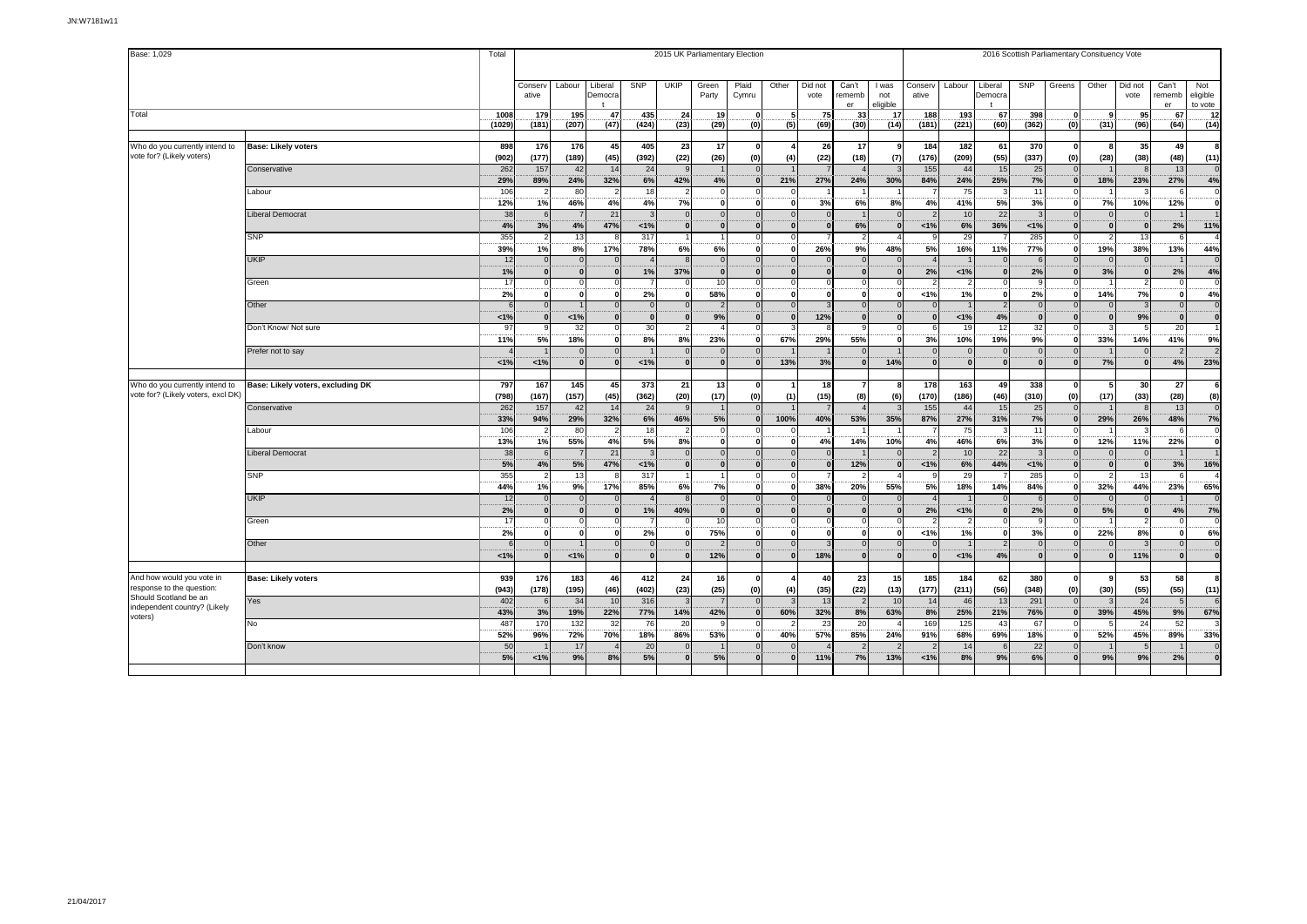| Base: 1,029                                      |                                                                      | Total           | Gender x Age               |                |                |                           |               |               |                | <b>SEG</b>                    | Country of birth |               |          |         | 2014 Independence<br>referendum |               | 2016 EU Referendum |                 |                |  |
|--------------------------------------------------|----------------------------------------------------------------------|-----------------|----------------------------|----------------|----------------|---------------------------|---------------|---------------|----------------|-------------------------------|------------------|---------------|----------|---------|---------------------------------|---------------|--------------------|-----------------|----------------|--|
|                                                  |                                                                      |                 | Male x                     | Male x         | Male x         | Female                    | Female        | Female        | ABC1           | C <sub>2</sub> D <sub>E</sub> | Scotland England |               | Other    | voted   | I voted                         | did not       | The UK             | The UK          | Did not        |  |
|                                                  |                                                                      |                 | 16-34                      | 35-54          | $55+$          | x 16-34 x 35-54           |               | $x 55+$       |                |                               |                  |               |          | Yes     | <b>No</b>                       | vote          | should<br>remain   | should<br>leave | vote           |  |
| Total                                            |                                                                      | 1008<br>        | 152<br>--------            | 169<br>------  | 172<br>------- | 154<br>                   | 178<br>       | 203<br>------ | 469<br>        | 560<br>                       | 854<br>          | 93<br>        | 82<br>   | 436<br> | 540<br>                         | 53<br>        | 591                | 364<br>         | 74<br>         |  |
|                                                  |                                                                      | (1029)          | (87)                       | (165)          | (197)          | (190)                     | (183)         | (207)         | (615)          | (414)                         | (807)            | (152)         | (70)     | (454)   | (522)                           | (53)          | (603)              | (354)           | (72)           |  |
| And how would you vote in                        | Base: Likely voters, excluding DK                                    | 889             | 135                        | 149            | 157            | 111                       | 157           | 179           | 418            | 471                           | 736              | 83            | 70       | 387     | 475                             | 27            | 531                | 317             | 41             |  |
| response to the question:                        |                                                                      | (891)           | (79)                       | (148)          | (178)          | (140)                     | (161)         | (185)         | (546)          | (345)                         | (695)            | (136)         | (60)     | (402)   | (463)                           | (26)          | (543)              | (309)           | (39)           |  |
| Should Scotland be an                            | Yes                                                                  | 402<br>-------- | 95<br>------               | 74<br>-------- | 54<br>         | 70<br>                    | 68<br>------- | --------      | 160<br>------- | 242<br>-------                | 340<br>-------   | 24<br>------- | 38<br>   | 345<br> | 44<br>-------                   | 13<br>------- | 281<br>            | 95<br>          | 27<br>-------- |  |
| independent country? (Likely<br>voters, excl DK) |                                                                      | 45%             | 71%                        | 49%            | 34%            | 64%                       | 43%           | 23%           | 38%            | 51%                           | 46%              | 29%           | 55%      | 89%     | 9%                              | 49%           | 53%                | 30%             | 65%            |  |
|                                                  | No                                                                   | 487             | $\Delta f$                 | 76             | 103            | 40                        | 89            | 139           | 258            | 228<br>----                   | 396              | 59            | 31       | 42      | 431                             |               | 250                | 222             | 14             |  |
|                                                  |                                                                      | 55%             | ------<br>29%              | 51%            | 66%            | <br>36%                   | 57%           | 77%           | <br>62%        | 49%                           | 54%              | <br>71%       | .<br>45% | 11%     | <br>91%                         | 51%           | 47%                | -------<br>70%  | <br>35%        |  |
|                                                  |                                                                      |                 |                            |                |                |                           |               |               |                |                               |                  |               |          |         |                                 |               |                    |                 |                |  |
| Q11. When do you think another                   | <b>Base: All respondents</b>                                         | 1029            | 152                        | 169            | 172            | 154                       | 178           | 203           | 469            | 560                           | 854              | 93            | 82       | 436     | 540                             | 53            | 591                | 364             | 74             |  |
| Scottish independence                            |                                                                      | (1029)          | (87)                       | (165)          | (197)          | (190)                     | (183)         | (207)         | (615)          | (414)                         | (807)            | (152)         | (70)     | (454)   | (522)                           | (53)          | (603)              | (354)           | (72)           |  |
| referendum should be held?                       | In the next year or two, while the UK is negotiating to leave the EU | 329             | 76                         | 59             | 39             | 61                        | 63            |               | 129            | 200                           | 279              | 18            | 32       | 261     | 52                              |               | 226                | 74              | 28<br>.        |  |
|                                                  |                                                                      | <br>32%         | <b>BE R RE RE !</b><br>50% | 35%            | 22%            | 40%                       | 35%           | 15%           | <br>28%        | 36%                           | 33%              | 20%           | 39%      | 60%     | <br>10%                         | 30%           | 38%                | <br>20%         | 38%            |  |
|                                                  | About two years from now, when the UK has finished negotiating       | 170<br>-------  | 28<br>                     | 32             | 28             | 37<br>------              | 19            | 26            | 76<br>------   | 93                            | 143              | 15<br>------  |          | 110     | 52<br>                          |               | 107                | 49<br>------    | 14<br>         |  |
|                                                  | to leave the EU                                                      | 16%             | 18%                        | 19%            | 16%            | 24%                       | 11%           | 13%           | 16%            | 17%                           | 17%              | 16%           | 14%      | 25%     | 10%                             | 16%           | 18%                | 14%             | 19%            |  |
|                                                  | There should not be another Scottish independence referendum in      | 531             | 49                         | 78             | 105            | 56                        | 96            | 146           | 264            | 267                           | 432              | 59            | 39       | 65      | 437                             | 29            | 258                | 241             | 32             |  |
|                                                  | the next few years                                                   |                 | <br>32%                    | 46%            | 61%            | <b>BE 20 20 21</b><br>36% | 54%           | 72%           | <br>56%        | <b>The Story</b><br>48%       | 51%              | <br>64%       | 47%      | 15%     | <br>81%                         | 54%           | 44%                | <br>66%         | <br>43%        |  |
|                                                  |                                                                      |                 |                            |                |                |                           |               |               |                |                               |                  |               |          |         |                                 |               |                    |                 |                |  |